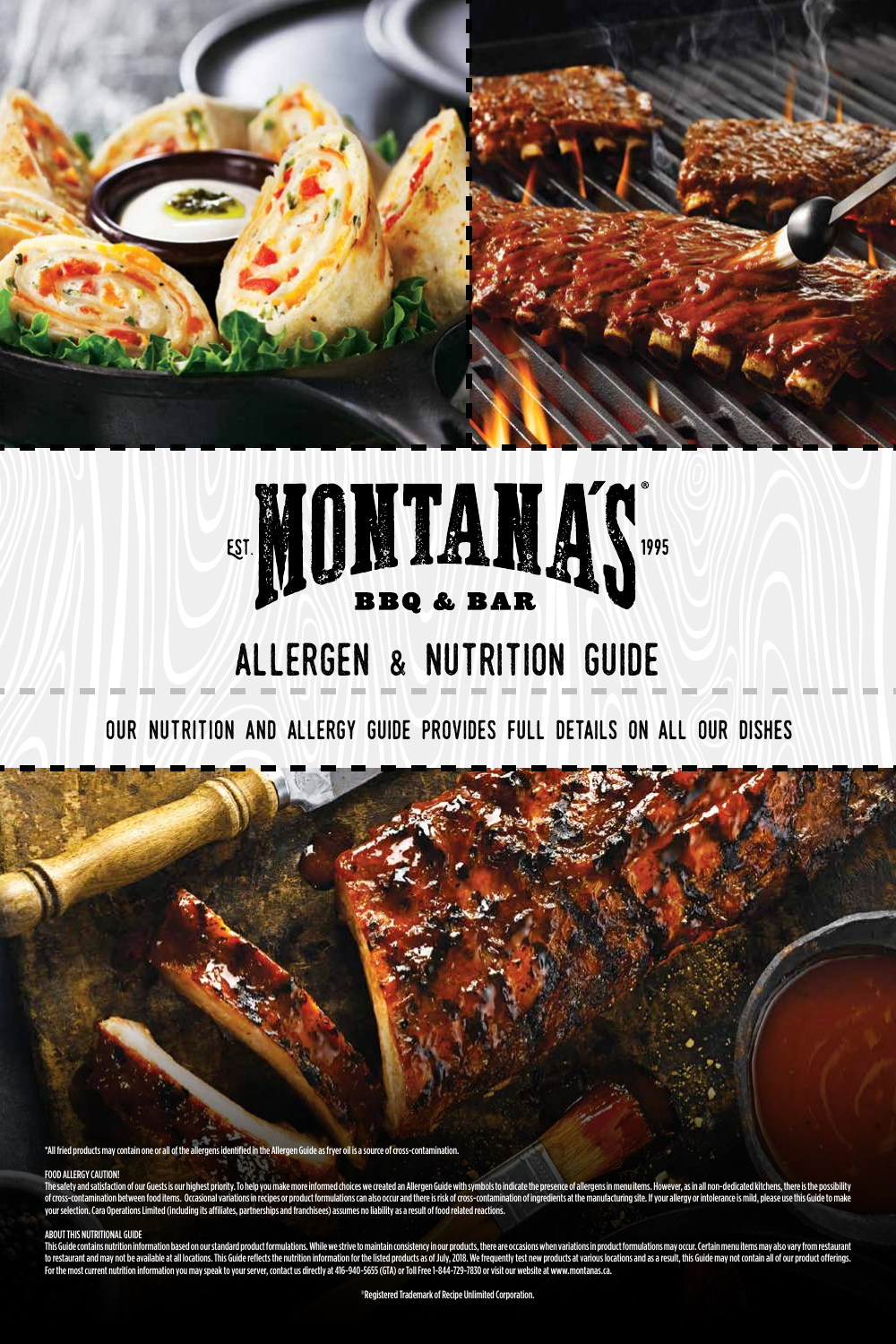| MONTANA'S NUTRITIONAL<br>INFORMATION 2022                                                                                                                                                                                      | g<br>ERVING SIZE<br>$\overline{v}$ | ENERGY [CAL] | TOTAL FAT [G]         | g<br>FAT<br><b>SATURATED</b> | <b>G</b><br>FAT<br><b>TRANS I</b> | g<br>53<br>CARBOHYDRAT | FIBRE [G]                                 | SUGAR <sub>[G]</sub> | PROTEIN [G]             | G<br>CHOLESTEROL [M | [MG]<br>MUIDOS |
|--------------------------------------------------------------------------------------------------------------------------------------------------------------------------------------------------------------------------------|------------------------------------|--------------|-----------------------|------------------------------|-----------------------------------|------------------------|-------------------------------------------|----------------------|-------------------------|---------------------|----------------|
| STARTERS (Sauces & dips served on the side - e.g. sour cream, salsa - not included in item nutritionals)<br>DOUBLE DUSTED CHICKEN WINGS NO SAUCE - 8 PIECES                                                                    | 228                                | 500          | 19                    | $\overline{4}$               | o                                 | 49                     | $\overline{2}$                            | o                    | 26                      | 65                  | 90             |
| <b>DOUBLE DUSTED CHICKEN WINGS NO SAUCE - 16 PIECES</b>                                                                                                                                                                        | 457                                | 1000         | 38                    | 8                            | o                                 | 98                     | 3                                         | o                    | 52                      | 130                 | 180            |
| <b>GARLIC PEPPERCORN RANCH</b>                                                                                                                                                                                                 | 30 ml                              | 100          | 10                    | $\overline{2}$               | o                                 | $\overline{2}$         | $\circ$                                   | $\mathbf{1}$         | O.2                     | 10                  | 230            |
| <b>BLUE CHEESE DRESSING</b>                                                                                                                                                                                                    | 30 ml                              | 100          | 10                    | $\overline{2}$               | 0.2                               | $\overline{2}$         | $\circ$                                   | $\overline{2}$       | 0.4                     | 10                  | 340            |
| <b>MILD WING SAUCE</b>                                                                                                                                                                                                         | 30 ml                              | 60           | $\mathbf{1}$          | O.1                          | $\circ$                           | 12                     | $\circ$                                   | 11                   | 0.4                     | $\circ$             | 330            |
| <b>MEDIUM WING SAUCE</b><br><b>HOT WING SAUCE</b>                                                                                                                                                                              | 30 ml<br>30 ml                     | 50<br>40     | $\overline{2}$<br>2.5 | O.4<br>0.4                   | $\circ$<br>o                      | 8<br>5                 | $\circ$<br>$\circ$                        | $\overline{7}$<br>4  | 0.2 <sub>0</sub><br>0.3 | $\circ$<br>5        | 550<br>510     |
| <b>OVEN - BAKED ANTOJITOS WITH BASIL SOUR CREAM - SERVES 2</b>                                                                                                                                                                 | 297                                | 770          | 46                    | 24                           | $\mathbf{1}$                      | 63                     | $\overline{3}$                            | 8                    | 24                      | 90                  | 1350           |
| FOUR CHEESE SPINACH DIP WITH PITA & NACHOS                                                                                                                                                                                     | 346                                | 750          | 32                    | 19                           | $\mathbf{1}$                      | 77                     | 4                                         | 5                    | 20                      | 90                  | 1440           |
| SIDE:FRIED PITA                                                                                                                                                                                                                | 80                                 | 300          | 11                    | $\overline{1}$               | O.1                               | 42                     | $\overline{2}$                            | $\overline{2}$       | 8                       | $\circ$             | 250            |
| SIDE: NACHO CHIPS                                                                                                                                                                                                              | 57                                 | 270          | 12                    | $\overline{1}$               | 0.1                               | 39                     | 3                                         | $\mathbf{1}$         | $\overline{4}$          | $\circ$             | 85             |
| <b>DELICIOUS DEEP FRIED PICKLES - SERVES 2</b>                                                                                                                                                                                 | 247                                | 500          | 34                    | $\overline{4}$               | 0.2                               | 45                     | $\mathbf{1}$                              | 4                    | 5                       | 10                  | 1920           |
| <b>KAPOW! SHRIMP - SERVES 2</b>                                                                                                                                                                                                | 328                                | 660          | 17                    | $\overline{2}$               | 0.2                               | 71                     | $\overline{1}$                            | 14                   | 26                      | 165                 | 1850           |
| LOADED CHEESY PULL APART BREAD                                                                                                                                                                                                 | 330                                | 1130         | 53                    | 22                           | $\mathbf{1}$                      | 86                     | 4                                         | 5                    | 32                      | 105                 | 2400           |
| <b>CHEESY PULL APART BREAD</b><br>CHEESE NACHOS WITH SOUR CREAM & SALSA - SERVES 4                                                                                                                                             | 253<br>728                         | 730<br>1870  | 31<br>88              | 13<br>59                     | 0.5<br>3                          | 84<br>142              | $\overline{4}$<br>$\overline{2}$          | $\overline{4}$<br>9  | 19<br>81                | 45<br>245           | 1450<br>3780   |
| PULLED PORK NACHOS WITH SOUR CREAM & SALSA - SERVES 4                                                                                                                                                                          | 919                                | 2310         | 118                   | 69                           | 3                                 | 163                    | $\overline{2}$                            | 27                   | 104                     | 325                 | 4680           |
| BEEF NACHOS WITH SOUR CREAM & SALSA - SERVES 4                                                                                                                                                                                 | 905                                | 2080         | 104                   | 62                           | 3.5                               | 154                    | 5                                         | 14                   | 88                      | 265                 | 4300           |
| ADD 1/4 LBS OF CHEESE                                                                                                                                                                                                          | 113                                | 453          |                       |                              |                                   |                        |                                           |                      |                         |                     |                |
| <b>GUACAMOLE</b>                                                                                                                                                                                                               | 57                                 | 120          | 7                     | $\mathbf{1}$                 | $\circ$                           | 6                      | $\overline{4}$                            | o                    | $\overline{2}$          | $\circ$             | 260            |
| <b>ONION RINGS WITH CHIPOTLE RANCH - SERVES 4</b>                                                                                                                                                                              | 380                                | 1080         | 94                    | 12                           | 0.4                               | 80                     | 6                                         | 14                   | $\overline{7}$          | 20                  | 2240           |
| <b>SOUPS &amp; STARTER SALADS</b>                                                                                                                                                                                              |                                    |              |                       |                              |                                   |                        |                                           |                      |                         |                     |                |
| <b>BROCCOLI CHEDDAR SOUP</b>                                                                                                                                                                                                   | 240 ml                             | 160          | 10                    | 6                            | 0.5                               | 12                     | $\overline{\mathbf{c}}$                   | 3                    | 8                       | 40                  | 920            |
| <b>CHICKEN TORTILLA SOUP</b><br><b>HARVEST BUTTERNUT SQUASH SOUP</b>                                                                                                                                                           | 240 ml<br>240 ml                   | 130<br>170   | 6<br>8                | 1.5<br>5                     | $\circ$<br>0.3                    | 16<br>22               | 4<br>$\overline{c}$                       | 5<br>9               | 6<br>3                  | 15<br>30            | 890<br>720     |
| <b>POT ROAST SOUP</b>                                                                                                                                                                                                          | 240 ml                             | 140          | 3                     | 1.5                          | 0.1                               | 17                     | $\overline{2}$                            | 3                    | 9                       | 20                  | 920            |
| <b>TOMATO BASIL BISQUE/ SOUP</b>                                                                                                                                                                                               | 240 ml                             | 130          | 7                     | $\overline{4}$               | 0.2                               | 14                     | 2                                         | 6                    | $\overline{2}$          | 20                  | 750            |
| <b>STARTER CAESAR SALAD</b>                                                                                                                                                                                                    | 135                                | 270          | 23                    | 4                            | 0.2                               | 8                      | 2                                         | 1                    | $\overline{7}$          | 35                  | 400            |
| <b>STARTER HOUSE SALAD</b>                                                                                                                                                                                                     | 153                                | 50           | 1                     | 0.1                          | $\mathbf{o}$                      | 10                     | 3                                         | 3                    | $\overline{2}$          | $\circ$             | 120            |
| RIBS (Incl. Bold BBQ Sauce) & SAMPLERS (Sides not included in nutritionals)                                                                                                                                                    |                                    |              |                       |                              |                                   |                        |                                           |                      |                         |                     |                |
| <b>BACK RIBS (TASTER)</b>                                                                                                                                                                                                      | 195                                | 630          | 37                    | 11                           | 0.3                               | 30                     | $\overline{2}$                            | 13                   | 44                      | 175                 | 780            |
| <b>BACK RIBS (REGULAR)</b><br><b>BACK RIBS (LARGE)</b>                                                                                                                                                                         | 267<br>375                         | 840<br>1150  | 50<br>70              | 16<br>23                     | 0.4<br>0.5                        | 33<br>36               | 2<br>$\overline{2}$                       | 14<br>16             | 64<br>95                | 250<br>365          | 1110<br>1590   |
| HONKIN' BEEF RIB (REGULAR)                                                                                                                                                                                                     | 240                                | 860          | 65                    | 28                           | $\circ$                           | 35                     | $\circ$                                   | 22                   | 34                      | 140                 | 1420           |
| <b>COMBO: KAPOW! SHRIMP</b>                                                                                                                                                                                                    | 161                                | 410          | 46                    | 3.5                          | 1                                 | 74                     | 3                                         | 18                   | 26                      | 165                 | 1910           |
| COMBO: WINGS 4PCS (INCL.MILD SAUCE)                                                                                                                                                                                            | 114                                | 250          | 9                     | $\overline{2}$               | 0                                 | 24                     | $\mathbf{1}$                              | 0                    | 13                      | 35                  | 45             |
| <b>SIDES</b>                                                                                                                                                                                                                   |                                    |              |                       |                              |                                   |                        |                                           |                      |                         |                     |                |
| <b>FRIES</b>                                                                                                                                                                                                                   | 227                                | 630          | 28                    | $\overline{2}$               | 0.2                               | 86                     | 6                                         | o                    | 8                       | $\circ$             | 1270           |
| <b>BAKED POTATO - BUTTER &amp; SOUR CREAM</b>                                                                                                                                                                                  | 301                                | 300          | 3                     | 0.3                          | 0.1                               | 63                     | 7                                         | 4                    | $\overline{7}$          | $\circ$             | 200            |
| <b>MASHED POTATOES</b>                                                                                                                                                                                                         | 170                                | 190          | 4.5                   | $\mathbf{1}$                 | o                                 | 32                     | 3                                         | 3                    | 3                       | $\circ$             | 600            |
| <b>GRAVY</b><br><b>RICE PILAF</b>                                                                                                                                                                                              | 60 ml<br>132                       | 25<br>240    | 1<br>3                | 0.4<br>1.5                   | 0<br>0.1                          | 4<br>49                | $\circ$<br>$\overline{\mathbf{c}}$        | 0<br>$\overline{2}$  | $\mathbf{1}$<br>5       | O<br>5              | 330<br>840     |
| <b>BAKED BEANS</b>                                                                                                                                                                                                             | 126                                | 160          | 0.5                   | 0.2                          | 0                                 | 35                     | 4                                         | 19                   | 6                       | O                   | 470            |
| <b>COLESLAW</b>                                                                                                                                                                                                                | 85                                 | 80           | 5                     | $\mathbf{o}$                 | 0.1                               | 7                      | $\overline{2}$                            | 4                    | $\mathbf{1}$            | o                   | 240            |
| SIDE HOUSE SALAD                                                                                                                                                                                                               | 153                                | 50           | 1                     | O.1                          | $\circ$                           | 10                     | 3                                         | 3                    | $\overline{2}$          | $\circ$             | 120            |
| SIDE CAESAR SALAD                                                                                                                                                                                                              | 135                                | 270          | 23                    | 4                            | 0.2                               | 8                      | $\overline{2}$                            | $\mathbf{1}$         | $\overline{7}$          | 35                  | 400            |
| <b>SIDE CARROT STICKS</b>                                                                                                                                                                                                      | 85                                 | 35           | 0.2                   | $\circ$                      | $\circ$                           | 8                      | $\overline{c}$                            | 4                    | $\mathbf{1}$            | $\circ$             | 60             |
| <b>FIRED UP SIDES</b>                                                                                                                                                                                                          |                                    |              |                       |                              |                                   |                        |                                           |                      |                         |                     |                |
| <b>CORN BREAD</b>                                                                                                                                                                                                              | 50                                 | 200          | 9                     | 1.5                          | 0.1                               | 26                     | $\mathbf{1}$                              | 11                   | 3                       | 25                  | 220            |
| SWEET POTATO FRIES (NO SAUCE)<br><b>CHIPOTLE RANCH</b>                                                                                                                                                                         | 150<br>30                          | 470<br>120   | 25<br>12              | 3<br>$\overline{2}$          | 0.4<br>0.2                        | 55<br>$\overline{2}$   | 4<br>$\circ$                              | 18<br>2              | 3<br>0.4                | o<br>10             | 910<br>240     |
| <b>SKILLET OF MUSHROOMS</b>                                                                                                                                                                                                    | 240                                | 280          | 25                    | 4.5                          | 0.3                               | 11                     | 4                                         | 4                    | 4                       | $\circ$             | 200            |
| <b>SIDE FRESH VEGGIES</b>                                                                                                                                                                                                      | 128                                | 110          | 8                     | $\overline{2}$               | o                                 | 8                      | 3                                         | 4                    | $\overline{2}$          | $\circ$             | 65             |
| <b>SIDE ONION RINGS</b>                                                                                                                                                                                                        | 162                                | 480          | 35                    | $\overline{4}$               | $\circ$                           | 38                     | 3                                         | 5                    | 3                       | $\circ$             | 880            |
| <b>STEAK (SIDES NOT INCLUDED IN NUTRITIONALS)</b>                                                                                                                                                                              |                                    |              |                       |                              |                                   |                        |                                           |                      |                         |                     |                |
| AAA 7 OZ SIRLOIN                                                                                                                                                                                                               | 206                                | 500          | 30                    | 8                            | $\mathbf{1}$                      | $\overline{2}$         | $\circ$                                   | o                    | 57                      | 155                 | 1310           |
| AAA 10 OZ SIRLOIN                                                                                                                                                                                                              | 283                                | 660          | 36                    | $10$                         | $\mathbf{1}$                      | $\overline{2}$         | $\mathbf{o}$                              | 8                    | $\overline{2}$          | 225                 | 1450           |
| AAA 10 OZ STRIPLOIN                                                                                                                                                                                                            | 283                                | 660          | 36                    | 10                           | $\overline{1}$                    | $\overline{2}$         | $\circ$                                   | o                    | 82                      | 225                 | 1450           |
| <b>TWO ONION RINGS</b><br>TOPPER - MUSHROOM & ONION TOPPER - NO STEAK                                                                                                                                                          | 85<br>190                          | 270<br>220   | 21<br>18              | 2.5<br>5                     | $\mathsf{o}$<br>0.2               | 19<br>11               | $\overline{\mathbf{c}}$<br>$\overline{a}$ | 3<br>4               | $\overline{2}$<br>3     | o<br>10             | 440<br>720     |
| TOPPED - FIRE GRILLED SHRIMP SKEWERS - NO STEAK                                                                                                                                                                                | 89                                 | 100          | 6                     | 1.5                          | 0.1                               | $\mathbf{1}$           | 0                                         | $\circ$              | 12                      | 160                 | 580            |
| TOPPER - BACON, ONION & BLUE CHEESE - NO STEAK                                                                                                                                                                                 | 128                                | 340          | 31                    | 11                           | 0.3                               | $\overline{7}$         | 1                                         | 3                    | 10                      | 50                  | 650            |
| *Nutritional content of items served on the side (such as sour cream, garlic bread, rice, seasonal vegetables, sauces and dips) is not included in the calculation of menu item nutritional information. Nutritional informati |                                    |              |                       |                              |                                   |                        |                                           |                      |                         |                     |                |

Healthy adults should aim for 1,500 to 2,300 milligrams of sodium per day. Children and seniors need less. Healthy adults should aim for 2,000 to 2,400 calories per day. Individual needs vary depending on age, activity lev

\*Nutritional content of items served on the side (such as sour cream, garlic bread, rice, seasonal vegetables, sauces and dips) is not included in the calculation of menu item nutritional information. Nutritional informati <sup>1</sup> Unless otherwise noted, nutritional content of salad dressing is not included in the calculation of salad nutritional information. Nutritional information for salad dressings is listed separately. All salads are served 2 Nutritional information for ribs assumes preparation with Texas Bold BBQ Sauce. 3 Nutritional information for wings assumes preparation with Mild Wing Sauce. 4 For Beer Battered Fish & Chips, nutritional content of beer 5 Nutritional content of tortillas and cold setup is not included in the calculation of Fajitas nutritional information. Nutritional content of Yorkshire Pudding is not included in the calculation of Pot Roast nutritional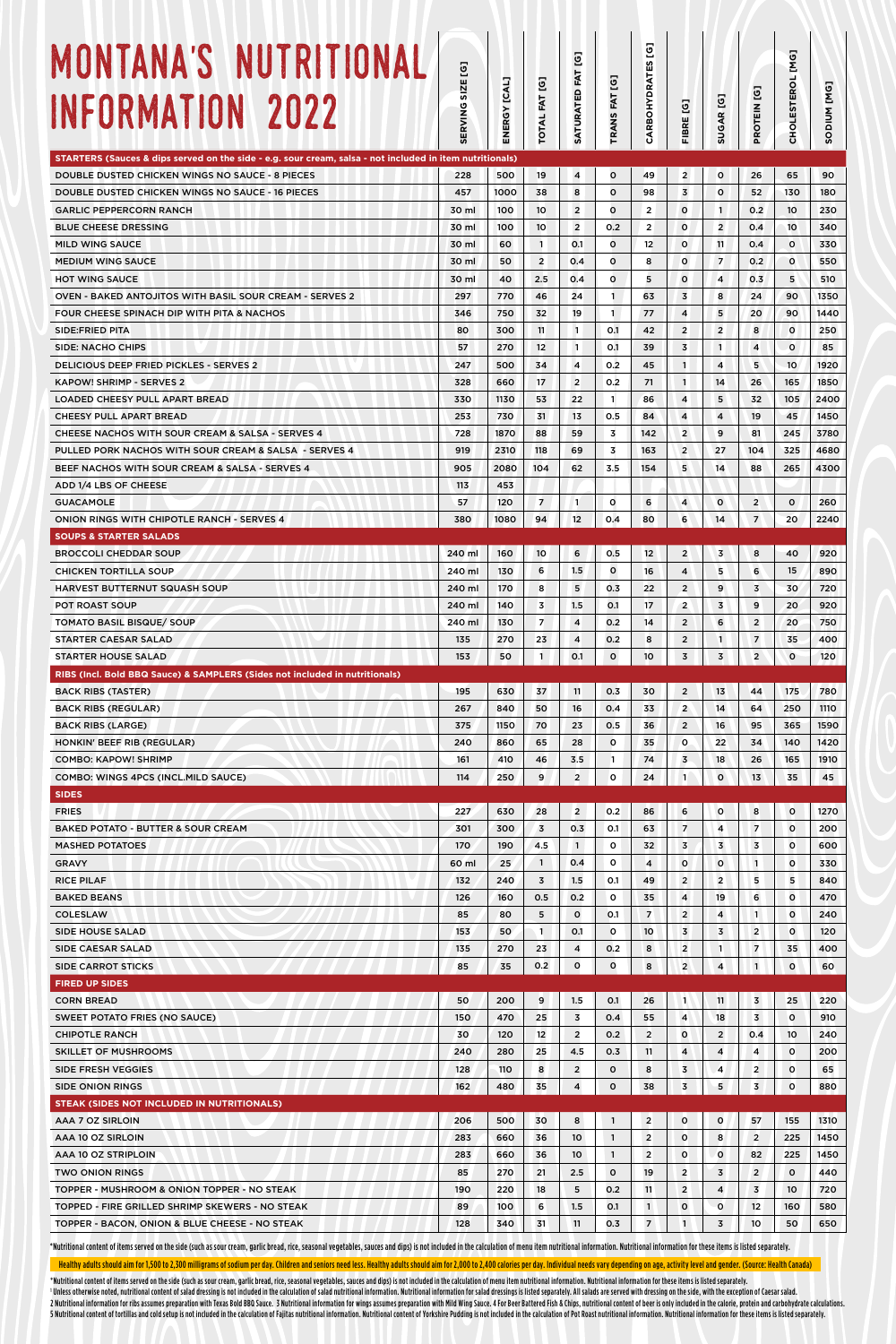| 26<br>25<br>30<br>24<br>17<br>30<br>16<br>10<br>17<br>47<br>8<br>17<br>0.4<br>$\mathbf{1}$<br>14<br>2.5<br>4.5<br>3<br>3.5<br>8<br>5<br>8<br>1.5<br>$\mathbf{1}$ | $\overline{2}$<br>$\overline{2}$<br>2.5<br>0.5<br>$\mathbf{1}$<br>$\mathbf{1}$<br>0.5<br>0.5<br>0.5<br>$\overline{2}$<br>0.2<br>0.5<br>$\circ$<br>0.1<br>0.5<br>0.5<br>$\mathbf{1}$<br>0.1<br>0.1<br>0.2<br>0.2<br>0.5<br>0.1 | 70<br>52<br>250<br>70<br>65<br>137<br>56<br>47<br>72<br>111<br>19<br>66<br>6<br>33<br>106<br>20<br>40<br>32<br>40<br>110<br>40<br>16 | $\overline{\mathbf{3}}$<br>$\mathbf{1}$<br>3<br>12<br>3<br>6<br>$\overline{3}$<br>3<br>3<br>5<br>4<br>6<br>$\mathbf{1}$<br>9<br>10<br>1<br>$\overline{2}$<br>$\overline{2}$<br>$\overline{2}$<br>8<br>7<br>4 | 16<br>14<br>9<br>19<br>9<br>21<br>20<br>11<br>20<br>18<br>8<br>14<br>$\mathbf{1}$<br>16<br>14<br>$\circ$<br>o<br>$\circ$<br>$\overline{7}$<br>17<br>28<br>$\overline{\mathbf{3}}$ | 47<br>53<br>56<br>37<br>39<br>76<br>25<br>36<br>49<br>67<br>77<br>29<br>$\circ$<br>$\overline{7}$<br>51<br>11<br>22<br>45<br>45<br>35<br>9<br>14 | 200<br>215<br>250<br>75<br>150<br>205<br>110<br>100<br>170<br>240<br>235<br>55<br>$\circ$<br>$\circ$<br>140<br>30<br>65<br>105<br>105<br>95<br>25<br>70 | 2030<br>2070<br>2020<br>1720<br>2040<br>4370<br>1210<br>1890<br>3200<br>3380<br>2440<br>1600<br>110<br>190<br>4390<br>560<br>1130<br>1340<br>1860<br>3230 |
|------------------------------------------------------------------------------------------------------------------------------------------------------------------|-------------------------------------------------------------------------------------------------------------------------------------------------------------------------------------------------------------------------------|--------------------------------------------------------------------------------------------------------------------------------------|--------------------------------------------------------------------------------------------------------------------------------------------------------------------------------------------------------------|-----------------------------------------------------------------------------------------------------------------------------------------------------------------------------------|--------------------------------------------------------------------------------------------------------------------------------------------------|---------------------------------------------------------------------------------------------------------------------------------------------------------|-----------------------------------------------------------------------------------------------------------------------------------------------------------|
|                                                                                                                                                                  |                                                                                                                                                                                                                               |                                                                                                                                      |                                                                                                                                                                                                              |                                                                                                                                                                                   |                                                                                                                                                  |                                                                                                                                                         |                                                                                                                                                           |
|                                                                                                                                                                  |                                                                                                                                                                                                                               |                                                                                                                                      |                                                                                                                                                                                                              |                                                                                                                                                                                   |                                                                                                                                                  |                                                                                                                                                         |                                                                                                                                                           |
|                                                                                                                                                                  |                                                                                                                                                                                                                               |                                                                                                                                      |                                                                                                                                                                                                              |                                                                                                                                                                                   |                                                                                                                                                  |                                                                                                                                                         |                                                                                                                                                           |
|                                                                                                                                                                  |                                                                                                                                                                                                                               |                                                                                                                                      |                                                                                                                                                                                                              |                                                                                                                                                                                   |                                                                                                                                                  |                                                                                                                                                         |                                                                                                                                                           |
|                                                                                                                                                                  |                                                                                                                                                                                                                               |                                                                                                                                      |                                                                                                                                                                                                              |                                                                                                                                                                                   |                                                                                                                                                  |                                                                                                                                                         |                                                                                                                                                           |
|                                                                                                                                                                  |                                                                                                                                                                                                                               |                                                                                                                                      |                                                                                                                                                                                                              |                                                                                                                                                                                   |                                                                                                                                                  |                                                                                                                                                         |                                                                                                                                                           |
|                                                                                                                                                                  |                                                                                                                                                                                                                               |                                                                                                                                      |                                                                                                                                                                                                              |                                                                                                                                                                                   |                                                                                                                                                  |                                                                                                                                                         |                                                                                                                                                           |
|                                                                                                                                                                  |                                                                                                                                                                                                                               |                                                                                                                                      |                                                                                                                                                                                                              |                                                                                                                                                                                   |                                                                                                                                                  |                                                                                                                                                         |                                                                                                                                                           |
|                                                                                                                                                                  |                                                                                                                                                                                                                               |                                                                                                                                      |                                                                                                                                                                                                              |                                                                                                                                                                                   |                                                                                                                                                  |                                                                                                                                                         |                                                                                                                                                           |
|                                                                                                                                                                  |                                                                                                                                                                                                                               |                                                                                                                                      |                                                                                                                                                                                                              |                                                                                                                                                                                   |                                                                                                                                                  |                                                                                                                                                         |                                                                                                                                                           |
|                                                                                                                                                                  |                                                                                                                                                                                                                               |                                                                                                                                      |                                                                                                                                                                                                              |                                                                                                                                                                                   |                                                                                                                                                  |                                                                                                                                                         |                                                                                                                                                           |
|                                                                                                                                                                  |                                                                                                                                                                                                                               |                                                                                                                                      |                                                                                                                                                                                                              |                                                                                                                                                                                   |                                                                                                                                                  |                                                                                                                                                         |                                                                                                                                                           |
|                                                                                                                                                                  |                                                                                                                                                                                                                               |                                                                                                                                      |                                                                                                                                                                                                              |                                                                                                                                                                                   |                                                                                                                                                  |                                                                                                                                                         |                                                                                                                                                           |
|                                                                                                                                                                  |                                                                                                                                                                                                                               |                                                                                                                                      |                                                                                                                                                                                                              |                                                                                                                                                                                   |                                                                                                                                                  |                                                                                                                                                         |                                                                                                                                                           |
|                                                                                                                                                                  |                                                                                                                                                                                                                               |                                                                                                                                      |                                                                                                                                                                                                              |                                                                                                                                                                                   |                                                                                                                                                  |                                                                                                                                                         |                                                                                                                                                           |
|                                                                                                                                                                  |                                                                                                                                                                                                                               |                                                                                                                                      |                                                                                                                                                                                                              |                                                                                                                                                                                   |                                                                                                                                                  |                                                                                                                                                         |                                                                                                                                                           |
|                                                                                                                                                                  |                                                                                                                                                                                                                               |                                                                                                                                      |                                                                                                                                                                                                              |                                                                                                                                                                                   |                                                                                                                                                  |                                                                                                                                                         |                                                                                                                                                           |
|                                                                                                                                                                  |                                                                                                                                                                                                                               |                                                                                                                                      |                                                                                                                                                                                                              |                                                                                                                                                                                   |                                                                                                                                                  |                                                                                                                                                         |                                                                                                                                                           |
|                                                                                                                                                                  |                                                                                                                                                                                                                               |                                                                                                                                      |                                                                                                                                                                                                              |                                                                                                                                                                                   |                                                                                                                                                  |                                                                                                                                                         |                                                                                                                                                           |
|                                                                                                                                                                  |                                                                                                                                                                                                                               |                                                                                                                                      |                                                                                                                                                                                                              |                                                                                                                                                                                   |                                                                                                                                                  |                                                                                                                                                         |                                                                                                                                                           |
|                                                                                                                                                                  |                                                                                                                                                                                                                               |                                                                                                                                      |                                                                                                                                                                                                              |                                                                                                                                                                                   |                                                                                                                                                  |                                                                                                                                                         |                                                                                                                                                           |
|                                                                                                                                                                  |                                                                                                                                                                                                                               |                                                                                                                                      |                                                                                                                                                                                                              |                                                                                                                                                                                   |                                                                                                                                                  |                                                                                                                                                         | 200                                                                                                                                                       |
|                                                                                                                                                                  |                                                                                                                                                                                                                               |                                                                                                                                      |                                                                                                                                                                                                              |                                                                                                                                                                                   |                                                                                                                                                  |                                                                                                                                                         | 790                                                                                                                                                       |
|                                                                                                                                                                  |                                                                                                                                                                                                                               | $\circ$                                                                                                                              | $\circ$                                                                                                                                                                                                      | 0                                                                                                                                                                                 | 22                                                                                                                                               | 65                                                                                                                                                      | 470                                                                                                                                                       |
|                                                                                                                                                                  | 0.2                                                                                                                                                                                                                           | $\circ$                                                                                                                              | O                                                                                                                                                                                                            | $\mathbf{o}$                                                                                                                                                                      | $\mathbf{1}$                                                                                                                                     | 20                                                                                                                                                      | 150                                                                                                                                                       |
| 1                                                                                                                                                                | 0.1                                                                                                                                                                                                                           | 3                                                                                                                                    | o                                                                                                                                                                                                            | $\overline{2}$                                                                                                                                                                    | 0.1                                                                                                                                              | $\circ$                                                                                                                                                 | 170                                                                                                                                                       |
| 2                                                                                                                                                                | 0.2                                                                                                                                                                                                                           | $\overline{2}$                                                                                                                       | o                                                                                                                                                                                                            | o                                                                                                                                                                                 | 0.2                                                                                                                                              | 10                                                                                                                                                      | 220                                                                                                                                                       |
| 2                                                                                                                                                                | 0.2                                                                                                                                                                                                                           | $\overline{2}$                                                                                                                       | o                                                                                                                                                                                                            | $\circ$                                                                                                                                                                           | 0.4                                                                                                                                              | 10                                                                                                                                                      | 260                                                                                                                                                       |
| $\overline{2}$                                                                                                                                                   | 0.1                                                                                                                                                                                                                           | $\mathbf{1}$                                                                                                                         | o                                                                                                                                                                                                            | $\mathbf{1}$                                                                                                                                                                      | $\mathbf{1}$                                                                                                                                     | 5                                                                                                                                                       | 200                                                                                                                                                       |
|                                                                                                                                                                  |                                                                                                                                                                                                                               |                                                                                                                                      |                                                                                                                                                                                                              |                                                                                                                                                                                   |                                                                                                                                                  |                                                                                                                                                         |                                                                                                                                                           |
|                                                                                                                                                                  |                                                                                                                                                                                                                               |                                                                                                                                      |                                                                                                                                                                                                              |                                                                                                                                                                                   |                                                                                                                                                  |                                                                                                                                                         |                                                                                                                                                           |
| 3.5                                                                                                                                                              | 0.1                                                                                                                                                                                                                           | 46                                                                                                                                   | 4                                                                                                                                                                                                            |                                                                                                                                                                                   |                                                                                                                                                  | 10                                                                                                                                                      | 720                                                                                                                                                       |
|                                                                                                                                                                  |                                                                                                                                                                                                                               |                                                                                                                                      |                                                                                                                                                                                                              |                                                                                                                                                                                   |                                                                                                                                                  |                                                                                                                                                         | 330<br>45                                                                                                                                                 |
|                                                                                                                                                                  |                                                                                                                                                                                                                               |                                                                                                                                      |                                                                                                                                                                                                              |                                                                                                                                                                                   |                                                                                                                                                  |                                                                                                                                                         | 140                                                                                                                                                       |
| 8                                                                                                                                                                | 0.5                                                                                                                                                                                                                           | 48                                                                                                                                   | $\overline{2}$                                                                                                                                                                                               | 5                                                                                                                                                                                 | 21                                                                                                                                               | 50                                                                                                                                                      | 840                                                                                                                                                       |
| 19                                                                                                                                                               | $\overline{2}$                                                                                                                                                                                                                | 39                                                                                                                                   | $\mathbf{1}$                                                                                                                                                                                                 | 5                                                                                                                                                                                 | 34                                                                                                                                               | 165                                                                                                                                                     | 870                                                                                                                                                       |
| $\mathbf{1}$                                                                                                                                                     | O.1                                                                                                                                                                                                                           | 31                                                                                                                                   | $\overline{2}$                                                                                                                                                                                               | 13                                                                                                                                                                                | 15                                                                                                                                               | 40                                                                                                                                                      | 490                                                                                                                                                       |
| 11                                                                                                                                                               | $\mathbf{1}$                                                                                                                                                                                                                  | 36                                                                                                                                   | $\overline{2}$                                                                                                                                                                                               | $\overline{3}$                                                                                                                                                                    | 10                                                                                                                                               | 45                                                                                                                                                      | 890                                                                                                                                                       |
| 8                                                                                                                                                                | 0.1                                                                                                                                                                                                                           | 18                                                                                                                                   | $\mathbf{1}$                                                                                                                                                                                                 | 13                                                                                                                                                                                | 24                                                                                                                                               | 85                                                                                                                                                      | 560                                                                                                                                                       |
|                                                                                                                                                                  |                                                                                                                                                                                                                               |                                                                                                                                      |                                                                                                                                                                                                              |                                                                                                                                                                                   |                                                                                                                                                  |                                                                                                                                                         |                                                                                                                                                           |
|                                                                                                                                                                  |                                                                                                                                                                                                                               |                                                                                                                                      |                                                                                                                                                                                                              |                                                                                                                                                                                   |                                                                                                                                                  |                                                                                                                                                         | 1020                                                                                                                                                      |
|                                                                                                                                                                  |                                                                                                                                                                                                                               |                                                                                                                                      |                                                                                                                                                                                                              |                                                                                                                                                                                   |                                                                                                                                                  |                                                                                                                                                         | 350<br>330                                                                                                                                                |
|                                                                                                                                                                  | O.1                                                                                                                                                                                                                           | 49                                                                                                                                   | $\overline{2}$                                                                                                                                                                                               |                                                                                                                                                                                   |                                                                                                                                                  | 5                                                                                                                                                       | 840                                                                                                                                                       |
| $\circ$                                                                                                                                                          | 0                                                                                                                                                                                                                             | $\mathbf{1}$                                                                                                                         | o                                                                                                                                                                                                            | $\mathbf{o}$                                                                                                                                                                      | 0.2                                                                                                                                              | $\circ$                                                                                                                                                 | $\mathbf{1}$                                                                                                                                              |
| $\circ$                                                                                                                                                          | 0                                                                                                                                                                                                                             | 6                                                                                                                                    | $\mathbf{1}$                                                                                                                                                                                                 | $\circ$                                                                                                                                                                           | 0.1                                                                                                                                              | $\circ$                                                                                                                                                 | $\mathbf{1}$                                                                                                                                              |
| $\circ$                                                                                                                                                          | O.1                                                                                                                                                                                                                           | $\overline{7}$                                                                                                                       | $\overline{2}$                                                                                                                                                                                               | 4                                                                                                                                                                                 | 1                                                                                                                                                | $\circ$                                                                                                                                                 | 240                                                                                                                                                       |
| 0.2                                                                                                                                                              | 0                                                                                                                                                                                                                             | 35                                                                                                                                   | 4                                                                                                                                                                                                            | 19                                                                                                                                                                                | 6                                                                                                                                                | o                                                                                                                                                       | 470                                                                                                                                                       |
| $\overline{4}$                                                                                                                                                   | 0.2                                                                                                                                                                                                                           | 8                                                                                                                                    | $\overline{2}$                                                                                                                                                                                               | $\mathbf{1}$                                                                                                                                                                      | 7                                                                                                                                                | 35                                                                                                                                                      | 400                                                                                                                                                       |
| O.1                                                                                                                                                              | $\circ$                                                                                                                                                                                                                       |                                                                                                                                      |                                                                                                                                                                                                              | 3                                                                                                                                                                                 |                                                                                                                                                  | o                                                                                                                                                       | 85                                                                                                                                                        |
|                                                                                                                                                                  |                                                                                                                                                                                                                               |                                                                                                                                      |                                                                                                                                                                                                              |                                                                                                                                                                                   |                                                                                                                                                  |                                                                                                                                                         |                                                                                                                                                           |
|                                                                                                                                                                  |                                                                                                                                                                                                                               |                                                                                                                                      |                                                                                                                                                                                                              |                                                                                                                                                                                   |                                                                                                                                                  |                                                                                                                                                         | 45<br>180                                                                                                                                                 |
|                                                                                                                                                                  |                                                                                                                                                                                                                               |                                                                                                                                      |                                                                                                                                                                                                              |                                                                                                                                                                                   |                                                                                                                                                  |                                                                                                                                                         | 45                                                                                                                                                        |
|                                                                                                                                                                  | 3.5<br>15<br>$\overline{2}$<br>1.5<br>0.5<br>0.4<br>1.5<br>$\overline{4}$<br>5                                                                                                                                                | 0.2<br>1.5<br>O.1<br>O.1<br>$\circ$<br>0<br>0.1<br>0.1<br>0.1                                                                        | 56<br>52<br>9<br>69<br>19<br>4<br>8<br>25<br>34<br>15                                                                                                                                                        | 3<br>3<br>$\circ$<br>6<br>$\overline{2}$<br>o<br>$\overline{2}$<br>1<br>1<br>o                                                                                                    | 5<br>4<br>$\overline{2}$<br>$\mathbf{1}$<br>$\overline{2}$<br>$\overline{2}$<br>0<br>$\overline{2}$<br>15<br>21<br>$\overline{7}$                | 11<br>11<br>9<br>$\overline{2}$<br>6<br>$\overline{2}$<br>$\mathbf{1}$<br>5<br>$\overline{2}$<br>$\mathbf{1}$<br>$\overline{2}$<br>$\mathbf{1}$         | 20<br>60<br>0<br>$\circ$<br>o<br>o<br>$\circ$<br>10<br>5                                                                                                  |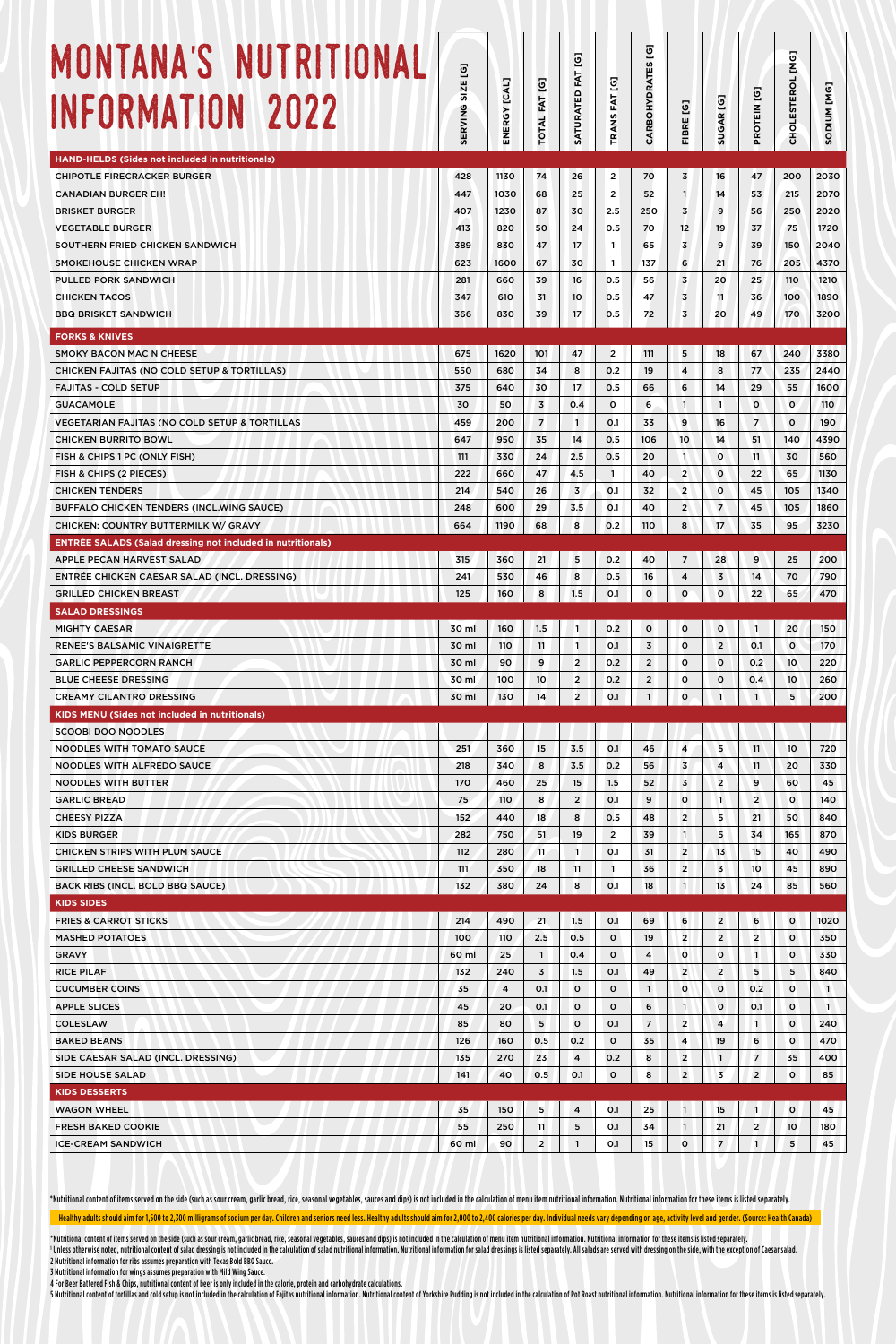| MONTANA'S NUTRITIONAL<br>INFORMATION 2022                      | g<br><b>SIZE</b><br>ERVING<br><b>SC</b> | ENERGY [CAL] | TOTAL FAT [G]           | SATURATED FAT [G] | $\overline{6}$<br>FAT<br><b>PANS</b> | g<br>CARBOHYDRATES | FIBRE [G]                  | <b>SUGAR [G]</b> | <b>PROTEIN [G]</b>      | <b>[MG]</b><br><b>CHOLESTEROL</b> | [MG]<br>MUIDOS |
|----------------------------------------------------------------|-----------------------------------------|--------------|-------------------------|-------------------|--------------------------------------|--------------------|----------------------------|------------------|-------------------------|-----------------------------------|----------------|
| <b>SWEET STUFF</b>                                             |                                         |              |                         |                   |                                      |                    |                            |                  |                         |                                   |                |
| <b>APPLE CRISP</b>                                             | 265                                     | 690          | 28                      | 16                | O.1                                  | $1 - 6$            | 3                          | 70               | 6                       | 65                                | 100            |
| SKILLET COOKIE W/ICE-CREAM & TOFFEE SAUCE                      | 325                                     | 1170         | 41                      | 19                | 0.4                                  | 190                | 3                          | 123              | $12 \overline{ }$       | 55                                | 960            |
| <b>SHAKE N' SHARE MINI DONUTS</b>                              | 170                                     | 720          | 39                      | 13                | $\mathbf{1}$                         | 86                 | $\mathbf{1}$               | 44               | 8                       | 5                                 | 750            |
| <b>ENGLISH TOFFEE TOPPING</b>                                  | 30 ml                                   | 100          | $\mathbf{1}$            | 0.5               | 0                                    | 23                 | $\circ$                    | 17               | $\mathbf{1}$            | 5                                 | 110            |
| <b>ICE CREAM - VANILLA</b>                                     | 125 ml                                  | 120          | 6                       | 2.5               | 0.2                                  | 17                 | $\circ$                    | 13               | $\mathbf{1}$            | 20                                | 50             |
| <b>SAUCES/DIPS</b>                                             |                                         |              |                         |                   |                                      |                    |                            |                  |                         |                                   |                |
| <b>GRAVY</b>                                                   | 60 ml                                   | 25           | $\mathbf{1}$            | 0.4               | 0                                    | 4                  | o                          | $\circ$          | $\overline{1}$          | $\circ$                           | 330            |
| <b>GUACAMOLE</b>                                               | 57                                      | 120          | $\overline{7}$          | $\mathbf{1}$      | o                                    | 6                  | 4                          | 0                | $\overline{2}$          | $\circ$                           | 260            |
| <b>SOUR CREAM</b>                                              | 30 ml                                   | 35           | 1.5                     | $\mathbf{1}$      | $\circ$                              | $\overline{3}$     | $\circ$                    | $\overline{2}$   | $\overline{2}$          | 5                                 | 15             |
| <b>TARTAR SAUCE</b>                                            | 30 ml                                   | 70           | 6                       | $\overline{1}$    | 0                                    | 4                  | $\circ$                    | $\overline{3}$   | O.3                     | 15                                | 320            |
| <b>PLUM SAUCE</b>                                              | 30 ml                                   | 6            | $\circ$                 | $\circ$           | $\circ$                              | 14                 | $\circ$                    | 11               | 0.1                     | $\circ$                           | 90             |
| <b>SALSA</b>                                                   | 30 ml                                   | 10           | $\circ$                 | $\circ$           | $\circ$                              | $\overline{3}$     | $\mathbf{1}$               | $\overline{1}$   | 0.5                     | $\circ$                           | 220            |
| <b>TEXAS BOLD BBQ SAUCE</b>                                    | 30 ml                                   | 70           |                         | $\circ$           |                                      | 17                 | $\circ$                    | 13               | 0.3                     |                                   | 280            |
| APPLE BUTTER BBQ SAUCE                                         | 30 ml                                   | 70           | o                       | $\circ$           | $\circ$                              | 18                 | $\circ$                    | 17               | 0.2                     | $\circ$                           | 140            |
| <b>HONEY CHIPOTLE BBQ SAUCE</b>                                | 30 ml                                   | 80           | 0.1                     | $\circ$           | $\circ$                              | 20                 | $\circ$                    | 17               | 0.4                     | o                                 | 320            |
| HONEY GARLIC BBQ/WING SAUCE                                    | 30 ml                                   | 70           | o                       | $\circ$           | $\circ$                              | 16                 | $\circ$                    | 15               | 0.2                     | $\circ$                           | 180            |
| <b>GARLIC PEPPERCORN RANCH</b>                                 | 30 ml                                   | 100          | 10                      | $\overline{2}$    | 0                                    | $\overline{2}$     | $\circ$                    | $\mathbf{1}$     | 0.2                     | 10                                | 230            |
| <b>BLUE CHEESE DRESSING</b>                                    | 30 ml                                   | 100          | 10                      | $\overline{2}$    | 0.2                                  | $\overline{2}$     | $\circ$                    | $\overline{2}$   | 0.4                     | 10                                | 340            |
| <b>MILD WING SAUCE</b>                                         | 30 ml                                   | 60           | $\mathbf{1}$            | O.1               | $\circ$                              | 12 <sup>°</sup>    | $\circ$                    | 11               | 0.4                     | $\circ$                           | 330            |
| <b>MEDIUM WING SAUCE</b>                                       | 30 ml                                   | 50           | $\overline{2}$          | O.4               | 0                                    | 8                  | o                          | $\overline{7}$   | 0.2                     | $\circ$                           | 550            |
| <b>HOT WING SAUCE</b>                                          | 30 ml                                   | 40           | 2.5                     | 0.4               | $\circ$                              | 5                  | $\circ$                    | 4                | 0.3                     | 5                                 | 510            |
| <b>CHIPOTLE RANCH</b>                                          | 30 ml                                   | 120          | 12                      | $\overline{2}$    | 0.2                                  | $\overline{2}$     | $\circ$                    | $\overline{2}$   | 0.4                     | 10                                | 240            |
| <b>SIDE CARROT STICKS</b>                                      | 85                                      | 35           | 0.2                     | $\mathbf 0$       | $\mathbf{o}$                         | 8                  | $\overline{2}$             | 4                | $\mathbf{1}$            | $\circ$                           | 60             |
| <b>DUSTED ONIONS</b>                                           | 77                                      | 110          | 5                       | 0.4               | O                                    | 16                 | $\mathbf{1}$               | $\overline{3}$   | $\overline{2}$          | $\Omega$                          | 300            |
| <b>LUNCH</b>                                                   |                                         |              |                         |                   |                                      |                    |                            |                  |                         |                                   |                |
| <b>CLASSIC BURGER</b>                                          | 282                                     | 750          | 51                      | 19                | $\overline{2}$                       | 39                 | $\left( \mathbf{1}\right)$ | 5                | 34                      | 165                               | 870            |
| MAC N CHEESE - LUNCH SIZE                                      | 343                                     | 830          | 46                      | 26                | $\mathbf{1}$                         | 120                | 1320                       | 68               | 3                       | 6                                 | 38             |
| <b>CHICKEN CLUB WRAP</b>                                       | 360                                     | 690          | 37                      | 13                | 0.5                                  | 70                 | 1460                       | 59               | 4                       | 6                                 | 30             |
| LUNCH TRIO:                                                    |                                         |              |                         |                   |                                      |                    |                            |                  |                         |                                   |                |
| CHICKEN CLUB WRAP 1/2 SERVING F/TRIO                           | 180                                     | 340          | 19                      | $\overline{7}$    | 0.3                                  | 35                 | 730                        | 30               | $\overline{2}$          | $\overline{3}$                    | 15             |
| SANDWICH: PULLED PORK W/APPLE BUTTER SAUCE TRIO SIZED SANDWICH | 192                                     | 600          | 33                      | 12                | 0.4                                  | 85                 | 970                        | 49               | $\overline{2}$          | 11                                | 27             |
| POT ROAST SOUP - TRIO SIZE                                     | 120 ml                                  | 70           | $\overline{2}$          | $\mathbf{1}$      | $\mathbf{o}$                         | 9                  | $\mathbf{1}$               | $\overline{2}$   | 5                       | 10                                | 460            |
| TOMATO BASIL BISQUE/SOUP - TRIO SIZE                           | 120 ml                                  | 65           | $\overline{\mathbf{4}}$ | $\overline{2}$    | $\mathbf{o}$                         | $\overline{7}$     | $\mathbf{1}$               | 3                | $\mathbf{1}$            | 10 <sup>°</sup>                   | 375            |
| <b>BROCCOLI CHEDDAR SOUP - TRIO SIZE</b>                       | 120 ml                                  | 80           | 5                       | 3                 | O                                    | 6                  | $\overline{1}$             | $\overline{2}$   | $\overline{\mathbf{4}}$ | 20                                | 460            |
| CHICKEN TORTILLA SOUP - TRIO SIZE                              | 120 ml                                  | 65           | 3                       | $\mathbf{1}$      | $\mathbf{o}$                         | 8                  | $\overline{2}$             | 3                | 3                       | 8                                 | 445            |
| HARVEST BUTTERNUT SQUASH SOUP - TRIO SIZE                      | 120 ml                                  | 85           | $\overline{\mathbf{4}}$ | 3                 | 0                                    | 11                 | $\mathbf{1}$               | 5 <sub>5</sub>   | $\overline{2}$          | 15                                | 360            |
| <b>PROMOTIONAL MENU</b>                                        |                                         |              |                         |                   |                                      |                    |                            |                  |                         |                                   |                |
| <b>BEEFD' UP ANTOJITOS</b>                                     | 424                                     | 1030         | 67                      | 35                | $\overline{2}$                       | 73                 | 4                          | 12               | 35                      | 150                               | 1750           |
| STEAK FAJITAS - WITH COLD TOPPINGS & TORTILLA                  | 865                                     | 1310         | 74                      | 35                | 0.5                                  | 85                 | 12                         | 22               | 83                      | 190                               | 2310           |
| PULLED PORK FAJITAS - WITH COLD TOPPINGS & TORTILLA            | 885                                     | 1400         | 87                      | 39                | 0.5                                  | 84                 | 11                         | 21               | 76                      | 220                               | 2890           |
| <b>FAJITAS FOR 2 - WITH COLD TOPPINGS &amp; TORTILLA</b>       | 1668                                    | 3250         | 115                     | 65                | 1.5                                  | 329                | 25                         | 112              | 146                     | 360                               | 1640           |
| <b>BRISKET QUESO-WICH - NO SIDES</b>                           | 373                                     | 810          | 45                      | 23                | 45                                   | 57                 | $\overline{3}$             | $\overline{7}$   | 45                      | 200                               | 2100           |
| <b>FISH TACOS - NO SIDES</b>                                   | 412                                     | 440          | 15                      | 6                 | $\circ$                              | 51                 | 8                          | 4                | 30                      | 70                                | 730            |
| <b>CHURROS W/SPICE CHOCOLATE SAUCE</b>                         | 241                                     | 860          | 31                      | $\overline{7}$    | 0.1                                  | 142                | 4                          | 81               | 6                       | $\circ$                           | 630            |

\*Nutritional content of items served on the side (such as sour cream, garlic bread, rice, seasonal vegetables, sauces and dips) is not included in the calculation of menu item nutritional information. Nutritional informati

Healthy adults should aim for 1,500 to 2,300 milligrams of sodium per day. Children and seniors need less. Healthy adults should aim for 2,000 to 2,400 calories per day. Individual needs vary depending on age, activity lev

\*Nutritional content of items served on the side (such as sour cream, garlic bread, rice, seasonal vegetables, sauces and dips) is not included in the calculation of menu item nutritional information. Nutritional informati <sup>1</sup> Unless otherwise noted, nutritional content of salad dressing is not included in the calculation of salad nutritional information. Nutritional information for salad dressings is listed separately. All salads are served 2 Nutritional information for ribs assumes preparation with Texas Bold BBQ Sauce.

3 Nutritional information for wings assumes preparation with Mild Wing Sauce. 4 For Beer Battered Fish & Chips, nutritional content of beer is only included in the calorie, protein and carbohydrate calculations.

5 Nutritional content of tortillas and cold setup is not included in the calculation of Fajitas nutritional information. Nutritional content of Yorkshire Pudding is not included in the calculation of Pot Roast nutritional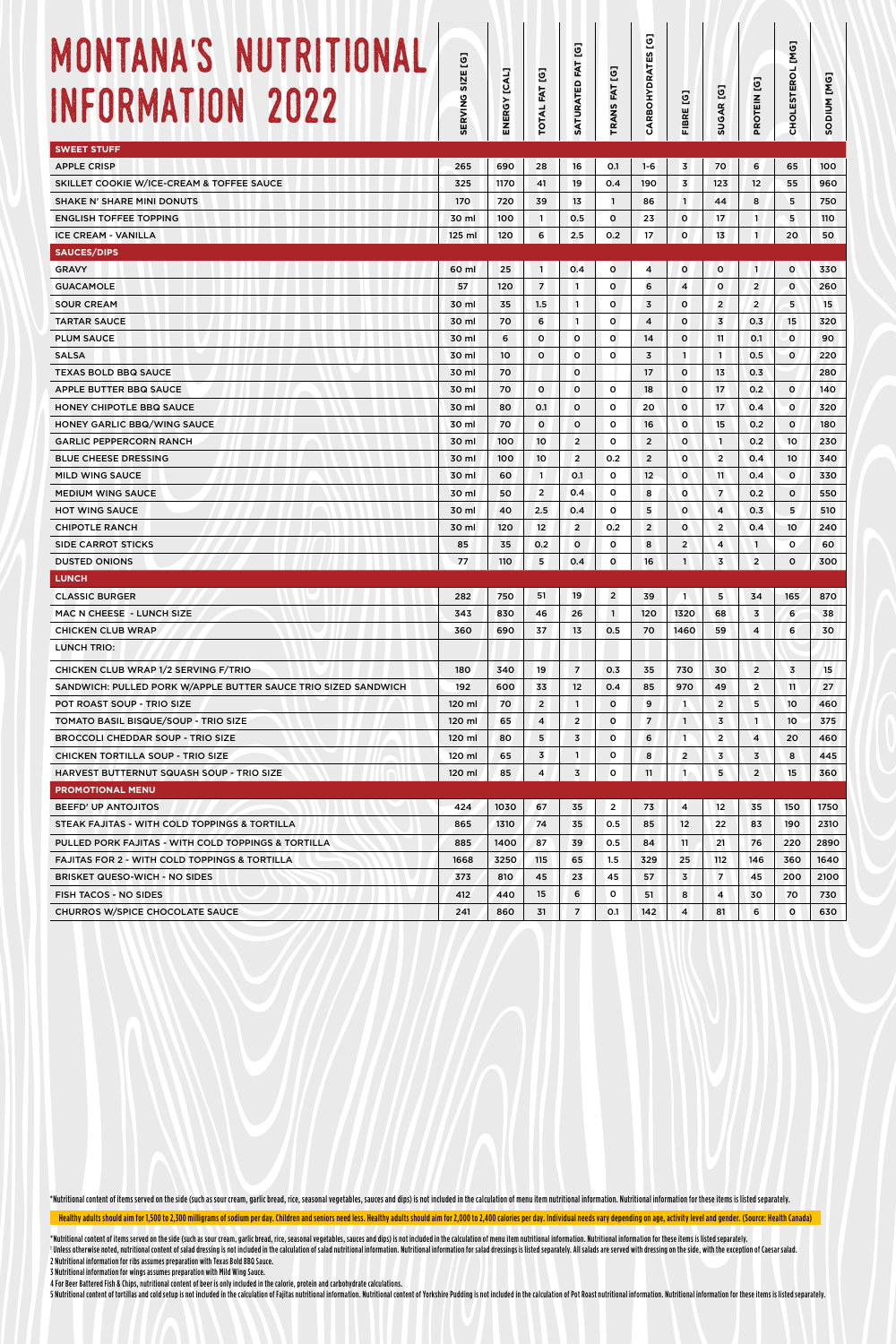# M<sub>0</sub> **INF**

| MONTANA'S ALLERGY<br>INFORMATION 2022                                                                  | EANUTS AND<br>EANUT PRODUCTS<br>ᅀᅙ | TREE NUTS AND<br>THEIR DERIVATIVES | SESAME                    | MUSTARD                                     | <b>AND<br/>PRODUCTS</b><br>MILK<br>MILK     | <b>5S AND<br/>5 SOURCES</b><br>EGG<br>EGG              | FISH                             | S<br><b>SHELLFISH &amp;<br/>CRUSTACEANS</b> | SOY                                  | n<br>& OTHER<br>I SOURCES<br>WHEAT 8<br>GLUTEN 3 | <b>SULPHITES</b>                                       |
|--------------------------------------------------------------------------------------------------------|------------------------------------|------------------------------------|---------------------------|---------------------------------------------|---------------------------------------------|--------------------------------------------------------|----------------------------------|---------------------------------------------|--------------------------------------|--------------------------------------------------|--------------------------------------------------------|
| <b>STARTERS</b><br>DOUBLE DUSTED CHICKEN WINGS NO SAUCE<br><b>GARLIC PEPPERCORN RANCH</b>              |                                    |                                    |                           |                                             |                                             | $\boldsymbol{\mathsf{x}}$                              |                                  |                                             | $\pmb{\mathsf{x}}$                   | $\boldsymbol{\mathsf{x}}$                        |                                                        |
| <b>BLUE CHEESE DRESSING</b>                                                                            |                                    |                                    |                           | x                                           | $\boldsymbol{\mathsf{x}}$                   | $\boldsymbol{\mathsf{x}}$                              | $\boldsymbol{\mathsf{x}}$        |                                             | X                                    |                                                  |                                                        |
| OVEN - BAKED ANTOJITOS WITH BASIL SOUR CREAM<br>FOUR CHEESE SPINACH DIP                                |                                    |                                    |                           | x<br>x                                      | $\pmb{\times}$<br>$\pmb{\times}$            |                                                        |                                  |                                             | $\pmb{\times}$<br>$\pmb{\times}$     | $\pmb{\mathsf{x}}$                               | x<br>x                                                 |
| SIDE: FRIED PITA *                                                                                     |                                    |                                    |                           |                                             |                                             |                                                        |                                  |                                             |                                      | x                                                |                                                        |
| <b>SIDE: NACHO CHIPS*</b><br><b>DELICIOUS DEEP FRIED PICKLES*</b>                                      |                                    |                                    |                           | x                                           | X                                           | $\boldsymbol{\mathsf{x}}$                              |                                  |                                             | x                                    | $\boldsymbol{\mathsf{x}}$                        |                                                        |
| <b>KAPOW! SHRIMP*</b><br>LOADED CHEESY PULL APART BREAD                                                |                                    |                                    | $\boldsymbol{\mathsf{x}}$ | x<br>x                                      | $\boldsymbol{\mathsf{x}}$<br>X              | X<br>х                                                 | X<br>$\boldsymbol{\mathsf{x}}$   | X<br>$\boldsymbol{\mathsf{x}}$              | $\pmb{\mathsf{x}}$                   | x<br>X                                           | X<br>x                                                 |
| CHEESY PULL APART BREAD                                                                                |                                    |                                    |                           |                                             | X                                           |                                                        |                                  |                                             | $\pmb{\times}$                       | $\boldsymbol{\mathsf{x}}$                        |                                                        |
| CHEESE NACHOS WITH SOUR CREAM & SALSA*<br>PULLED PORK NACHOS WITH SOUR CREAM & SALSA*                  |                                    |                                    |                           |                                             | X<br>X                                      |                                                        |                                  |                                             | x                                    |                                                  | $\boldsymbol{\mathsf{x}}$<br>$\boldsymbol{\mathsf{x}}$ |
| BEEF NACHOS WITH SOUR CREAM & SALSA*                                                                   |                                    |                                    |                           |                                             | x                                           |                                                        |                                  |                                             | x                                    |                                                  | x                                                      |
| ONION RINGS WITH CHIPOTLE RANCH*<br><b>SOUPS &amp; SALADS (Salad dressing not included)</b>            |                                    |                                    |                           | x                                           | $\pmb{\times}$                              | x                                                      |                                  |                                             | $\pmb{\times}$                       | x                                                |                                                        |
| <b>BROCCOLI CHEDDAR SOUP</b>                                                                           |                                    |                                    |                           | $\pmb{\times}$                              | X                                           |                                                        |                                  |                                             | $\boldsymbol{\mathsf{x}}$            | X<br>x                                           |                                                        |
| <b>CHICKEN TORTILLA SOUP</b><br>HARVEST BUTTERNUT SQUASH SOUP                                          |                                    |                                    |                           |                                             | $\boldsymbol{\mathsf{x}}$                   |                                                        |                                  |                                             |                                      |                                                  |                                                        |
| POT ROAST SOUP<br>TOMATO BASIL BISQUE/SOUP                                                             |                                    |                                    |                           |                                             | $\boldsymbol{\mathsf{x}}$<br>X              | X                                                      |                                  |                                             | $\pmb{\times}$                       | $\pmb{\times}$<br>X                              | $\boldsymbol{\mathsf{x}}$                              |
| STARTER CAESAR SALAD (INCL DRESSING)                                                                   |                                    |                                    |                           | x                                           | x                                           | X                                                      | X                                | X                                           | $\pmb{\times}$                       | x                                                | X                                                      |
| <b>STARTER HOUSE SALAD</b><br>SMOKEHOUSE RIBS (INCL. BOLD BBQ SAUCE) (Sides not included)              |                                    |                                    |                           |                                             | $\pmb{\mathsf{x}}$                          |                                                        |                                  |                                             | $\boldsymbol{\mathsf{x}}$            | $\pmb{\mathsf{x}}$                               |                                                        |
| <b>BACK RIBS</b>                                                                                       |                                    |                                    |                           |                                             |                                             |                                                        |                                  |                                             | x                                    |                                                  | X                                                      |
| <b>BEEF RIBS</b><br>SIDE: WINGS* 4 PCS NO SAUCE                                                        |                                    |                                    |                           |                                             |                                             |                                                        |                                  |                                             | $\pmb{\mathsf{x}}$                   | x                                                | $\boldsymbol{\mathsf{x}}$                              |
| SIDE: KAPOW! SHRIMP*                                                                                   |                                    |                                    | $\mathbf x$               | $\sqrt{\frac{1}{x}}$                        | $\mathsf{x}$                                | $\mathsf{x}$                                           | $\mathsf{x}$                     | $\boldsymbol{\mathsf{x}}$                   | $\mathsf{x}$                         | $\boldsymbol{\mathsf{x}}$                        | $\boldsymbol{\mathsf{x}}$                              |
| <b>SIDES</b><br>FRIES*                                                                                 |                                    |                                    |                           |                                             |                                             |                                                        |                                  |                                             |                                      |                                                  |                                                        |
| <b>BAKED POTATO WITH SKIN</b><br><b>MASHED POTATO</b>                                                  |                                    |                                    |                           |                                             | $\pmb{\times}$                              |                                                        |                                  |                                             | $\boldsymbol{\mathsf{x}}$            |                                                  |                                                        |
| GRAVY                                                                                                  |                                    |                                    |                           |                                             | $\pmb{\mathsf{x}}$                          |                                                        |                                  |                                             | $\pmb{\times}$                       | $\boldsymbol{\mathsf{x}}$                        | $\boldsymbol{\mathsf{x}}$                              |
| <b>RICE PILAF</b><br><b>BAKED BEANS</b>                                                                |                                    |                                    |                           | X                                           | $\pmb{\times}$                              |                                                        |                                  |                                             | x<br>x                               | x                                                | X                                                      |
| COLESLAW                                                                                               |                                    |                                    |                           | $\pmb{\times}$                              |                                             | x                                                      |                                  |                                             | X                                    |                                                  |                                                        |
| SIDE HOUSE SALAD<br>SIDE CAESAR SALAD (INCL DRESSING)                                                  |                                    |                                    |                           | $\pmb{\times}$                              | $\boldsymbol{\mathsf{x}}$<br>$\pmb{\times}$ | X                                                      | $\pmb{\times}$                   | X                                           | X<br>x                               | x<br>x                                           | X                                                      |
| <b>FIRED UP SIDES</b>                                                                                  |                                    |                                    |                           |                                             |                                             |                                                        |                                  |                                             |                                      |                                                  |                                                        |
| <b>CORN BREAD</b><br><b>SIDE ONION RINGS*</b>                                                          |                                    |                                    |                           |                                             |                                             | $\pmb{\times}$                                         |                                  |                                             | $\pmb{\times}$<br>$\pmb{\times}$     | X<br>$\boldsymbol{\mathsf{x}}$                   |                                                        |
| <b>SWEET POTATO FRIES* (NO SAUCE)</b><br><b>CHIPOTLE RANCH DRESSING</b>                                |                                    |                                    |                           | $\pmb{\mathsf{x}}$                          | x                                           | $\boldsymbol{\mathsf{x}}$                              |                                  |                                             | $\pmb{\times}$                       | $\pmb{\times}$                                   |                                                        |
| <b>SEASONAL VEGETABLES</b>                                                                             |                                    |                                    |                           |                                             | x                                           |                                                        |                                  |                                             | X                                    |                                                  |                                                        |
| <b>SKILLET OF MUSHROOMS</b><br><b>STEAK (Sides not included in nutritionals)</b>                       |                                    |                                    |                           |                                             | x                                           |                                                        |                                  |                                             | $\pmb{\times}$                       |                                                  | x                                                      |
| SIRLOIN 70Z AND 10 OZ                                                                                  |                                    |                                    |                           | x                                           | x                                           |                                                        |                                  |                                             | $\pmb{\times}$                       |                                                  |                                                        |
| STRIPLOIN 10 OZ<br>MUSHROOM & ONIONTOPPER - NO STEAK                                                   |                                    |                                    |                           | x                                           | x<br>x                                      |                                                        |                                  |                                             | x<br>$\pmb{\times}$                  | $\pmb{\times}$                                   | X                                                      |
| FIRE GRILLED SHRIMP SKEWERS                                                                            |                                    |                                    |                           |                                             | x                                           |                                                        |                                  | $\boldsymbol{\mathsf{x}}$                   | $\pmb{\times}$                       |                                                  | $\boldsymbol{\mathsf{x}}$                              |
| SIDE ONION RINGS*<br>HAND-HELDS (Sides not included in nutritionals)                                   |                                    |                                    |                           |                                             |                                             |                                                        |                                  |                                             | $\boldsymbol{\mathsf{x}}$            | $\boldsymbol{\mathsf{x}}$                        |                                                        |
| <b>FIRECRACKER BURGER*</b><br><b>CANADIAN BURGER EH!</b>                                               |                                    |                                    |                           | $\boldsymbol{\mathsf{x}}$                   | x<br>x                                      | X<br>x                                                 |                                  |                                             | X<br>$\pmb{\mathsf{x}}$              | x<br>x                                           | x<br>x                                                 |
| <b>BRISKET BURGER*</b>                                                                                 |                                    |                                    |                           | $\boldsymbol{\mathsf{x}}$                   | x                                           | $\boldsymbol{\mathsf{x}}$                              |                                  |                                             | X                                    | x                                                |                                                        |
| <b>VEGETABLE BURGER</b><br>PULLED PORK SANDWICH*                                                       |                                    |                                    |                           | $\boldsymbol{\mathsf{x}}$<br>$\pmb{\times}$ | x<br>x                                      | $\boldsymbol{\mathsf{x}}$<br>x                         |                                  |                                             | $\pmb{\times}$<br>$\pmb{\times}$     | $\boldsymbol{\mathsf{x}}$<br>$\pmb{\times}$      | $\boldsymbol{\mathsf{x}}$<br>x                         |
| SOUTHERN FRIED CHICKEN SANDWICH*                                                                       |                                    |                                    |                           | $\pmb{\times}$                              | x                                           | $\boldsymbol{\mathsf{x}}$                              |                                  |                                             | $\pmb{\times}$                       | $\pmb{\times}$                                   |                                                        |
| SMOKEHOUSE CHICKEN WRAP<br><b>CHICKEN TACOS*</b>                                                       |                                    |                                    |                           | $\pmb{\times}$<br>$\pmb{\times}$            | x<br>x                                      | $\boldsymbol{\mathsf{x}}$<br>$\boldsymbol{\mathsf{x}}$ | $\pmb{\times}$<br>$\pmb{\times}$ | $\boldsymbol{\mathsf{x}}$                   | $\mathsf{x}$<br>X                    | $\pmb{\times}$<br>$\pmb{\times}$                 | $\boldsymbol{\mathsf{x}}$<br>$\pmb{\times}$            |
| <b>BBQ BRISKET SANDWICH</b>                                                                            |                                    |                                    |                           |                                             | x                                           | $\pmb{\times}$                                         |                                  |                                             | x                                    | $\pmb{\times}$                                   | $\boldsymbol{\mathsf{x}}$                              |
| <b>FORKS &amp; KNIVES (Sides not included in nutritionals)</b><br>SMOKY BACON MAC N CHEESE & CORNBREAD |                                    |                                    |                           |                                             | x                                           | $\boldsymbol{\mathsf{x}}$                              |                                  |                                             | X                                    | X                                                | $\boldsymbol{\mathsf{x}}$                              |
| CHICKEN FAJITAS (NO COLD SETUP & TORTILLAS)<br>FAJITA COLD SETUP & TORTILLAS                           |                                    |                                    |                           |                                             | x<br>x                                      |                                                        |                                  |                                             | x                                    | $\mathbf{x}$                                     |                                                        |
| VEGETARIAN FAJITAS (NO COLD SETUP & TORTILLAS)                                                         |                                    |                                    |                           |                                             | x                                           |                                                        |                                  |                                             | $\boldsymbol{\mathsf{x}}$            |                                                  | $\boldsymbol{\mathsf{x}}$                              |
| <b>CHICKEN BURRITO BOWL*</b><br>FISH & CHIPS (ONLY FISH)*                                              |                                    |                                    |                           | x                                           | x<br>X                                      | $\boldsymbol{\mathsf{x}}$                              | $\boldsymbol{\mathsf{x}}$        |                                             | $\pmb{\mathsf{x}}$<br>$\pmb{\times}$ | x<br>$\boldsymbol{\mathsf{x}}$                   | x<br>x                                                 |
| <b>CHICKEN TENDERS*</b>                                                                                |                                    |                                    |                           |                                             | X                                           |                                                        |                                  |                                             | X                                    | $\pmb{\times}$                                   |                                                        |
| <b>BUFFALO CHICKEN TENDERS*</b><br>CHICKEN: COUNTRY BUTTERMILK W/ GRAVY*                               |                                    |                                    |                           | X                                           | $\pmb{\times}$                              |                                                        |                                  |                                             | X                                    | $\pmb{\times}$                                   | $\boldsymbol{\mathsf{x}}$                              |
|                                                                                                        |                                    |                                    |                           |                                             | $\pmb{\times}$                              | $\mathsf{x}$                                           |                                  |                                             | $\pmb{\times}$                       | $\pmb{\mathsf{x}}$                               |                                                        |

## WHAT YOU SHOULD KNOW

An X beside a dish means that it does contain the respective ingredient. These indicators include the appetizer or entree only, please be sure to check the guide or with your server if the dip, sauce, or sides that comes with the appetizer or entree also meets your dietary requirements. WITH THE

\*All fried products may contain one or all of the allergens identified in the Allergen Guide as fryer oil is a source of cross-contamination. FOOD ALLERGY CAUTION! The safety and satisfaction of our Guests is our highest p

**WHAT'S**